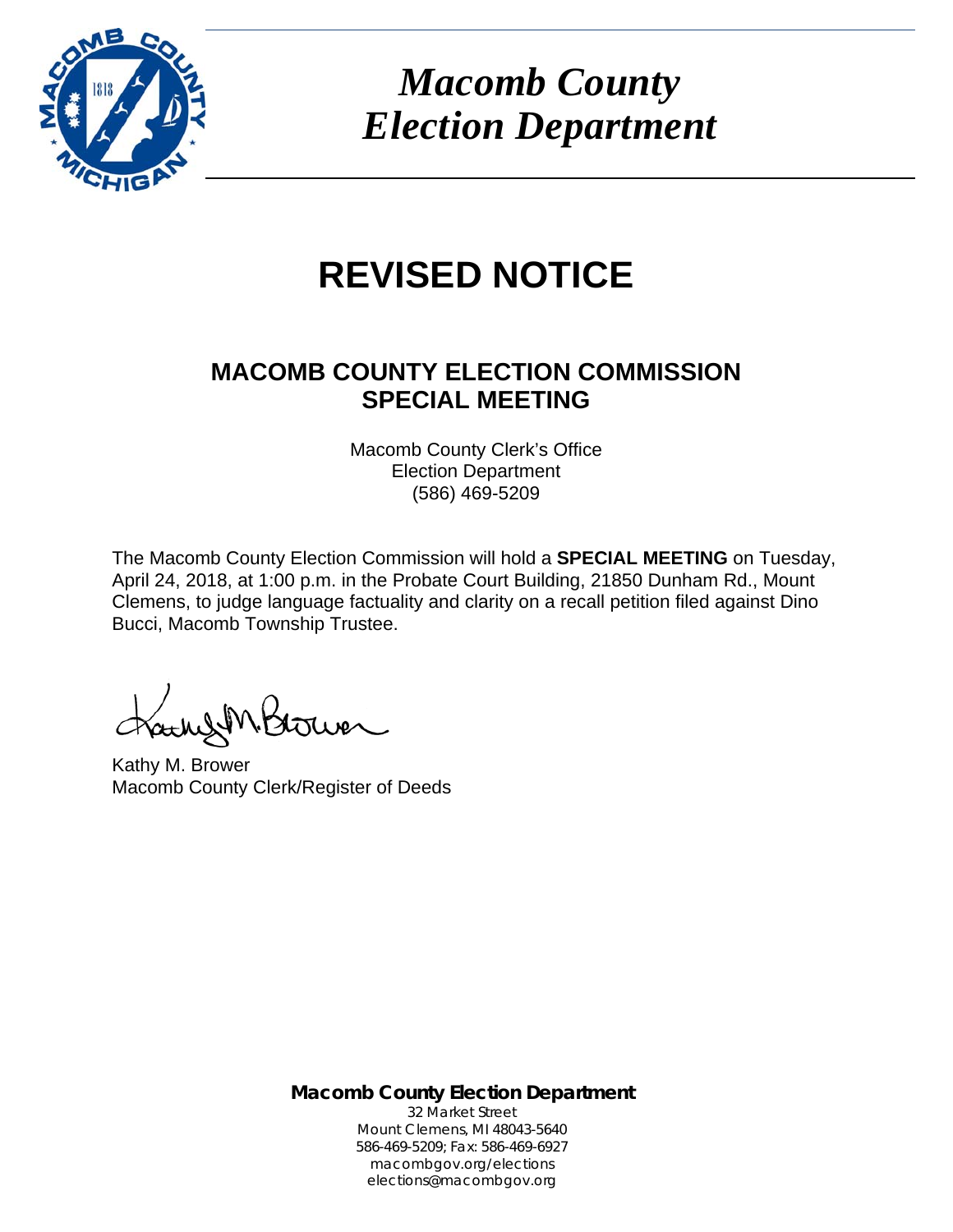

 *Macomb County Election Department* 

## **MACOMB COUNTY ELECTION COMMISSION SPECIAL MEETING April 24, 2018**

**Probate Court Building 21850 Dunham Rd. Mt. Clemens, MI 48043 1:00 p.m.** 

# **AGENDA**

- I. Call to Order
- II. Adoption of Agenda
- III. Public Participation *(limited to five minutes)*
- IV. Approval of Minutes from April 6, 2018 Election Commission Meeting
- V. Judge Clarity and Factuality of Wording on Recall Petition *(proponent of recall/legal representative and named official/legal representative may present argument on each item before vote is taken)*
	- Recall Petition Filed on April 9, 2018 for Dino Bucci, Macomb Township Trustee
- VI. Unfinished Business
- VII. New Business
- VIII. Public Participation
- IX. Adjournment

**Macomb County Election Department** 32 Market Street Mount Clemens, MI 48043-5640 586-469-5209; Fax: 586-469-6927 macombgov.org/elections elections@macombgov.org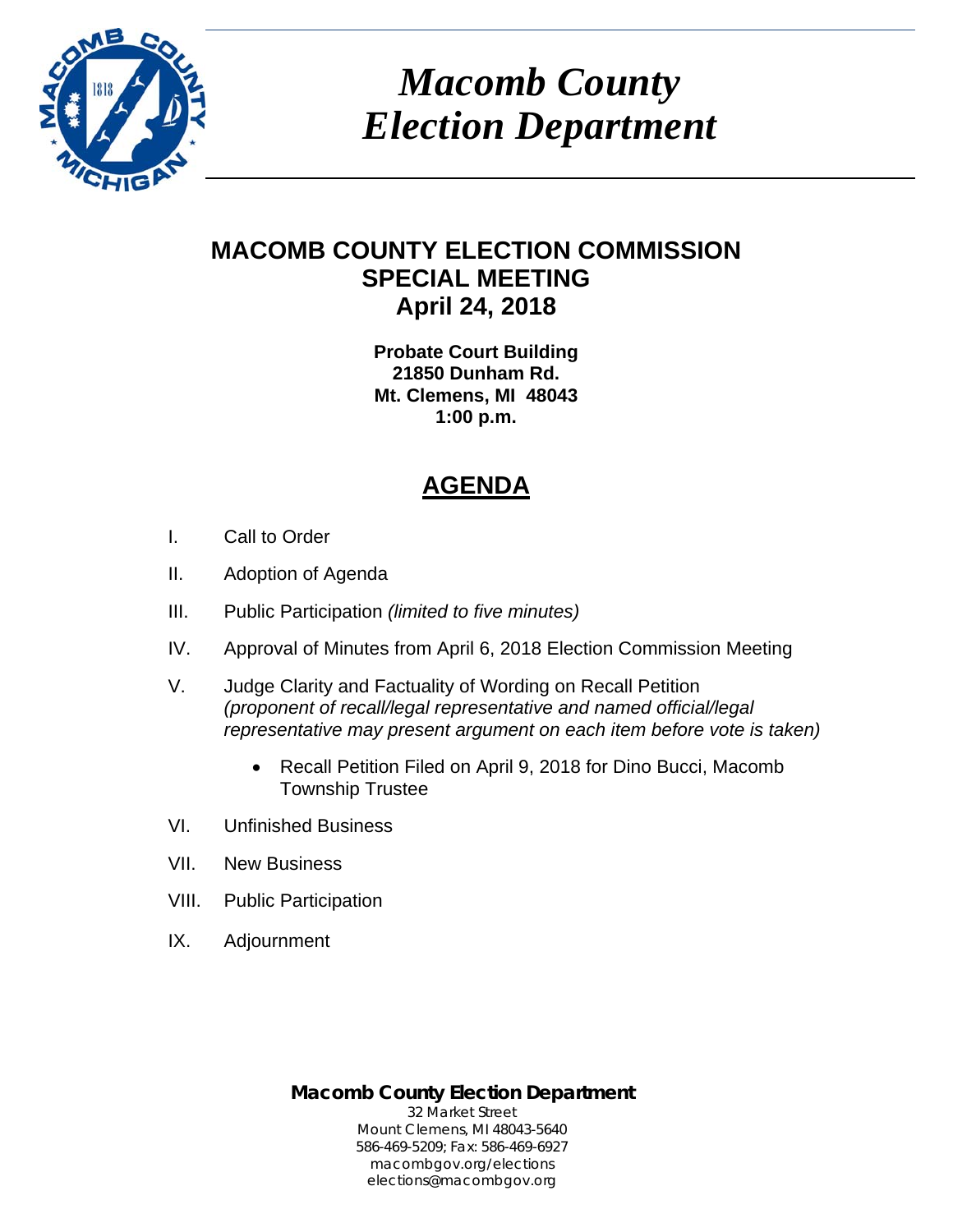### **MACOMB COUNTY ELECTION COMMISSION SPECIAL MEETING April 6, 2018**

#### **UNOFFICIAL MINUTES**

The Macomb County Election Commission met on Friday, April 6, 2018, in Court Room #1 of the Macomb County Probate Court Building, 21850 Dunham, Mount Clemens with the following members present:

> Judge Kathryn George – Senior Probate Judge, Chairperson Larry Rocca – County Treasurer Kathy Brower – County Clerk

 Also Present: Richard Strobl – Election Department Frank Krycia – Corporation Counsel Joe Biondo – Treasurer's Office John Nizol – Deputy Court Administrator

#### **CALL TO ORDER**

Judge George called the meeting to order at 10:05 a.m.

#### **MOTION TO ADOPT AGENDA**

A motion to adopt the agenda was made by Larry Rocca. Kathy Brower seconded the motion. The motion carried.

#### **PUBLIC PARTICIPATION**

None

#### **APPROVAL OF MINUTES FROM MARCH 2, 2018 MEETING**

Larry Rocca made a motion to approve the minutes as presented. Kathy Brower seconded the motion. The motion carried.

#### **JUDGE CLARITY AND FACTUALITY ON SUBMITTED PETITIONS**

- **Petition 1:** Monica Job spoke. 19040 33-Mile Road, Armada, MI 48005 John Paterek spoke. 22075 McPhall, Armada, MI 48005 Judge George, Larry Rocca, and Kathy Brower voted to reject the petition. By a 3-0 vote, the petition was rejected.
- **Petition 2:** Monica Job spoke. 19040 33-Mile Road, Armada, MI 48005 John Paterek spoke. 22075 McPhall, Armada, MI 48005 Judge George, Larry Rocca, and Kathy Brower voted to reject the petition. By a 3-0 vote, the petition was rejected.
- **Petition 3:** Monica Job spoke. 19040 33-Mile Road, Armada, MI 48005 John Paterek spoke. 22075 McPhall, Armada, MI 48005 Judge George, Larry Rocca, and Kathy Brower voted to reject the petition. By a 3-0 vote, the petition was rejected.
- **Petition 4:** Monica Job spoke. 19040 33-Mile Road, Armada, MI 48005 John Paterek spoke. 22075 McPhall, Armada, MI 48005 Cindy Rhodes Victor spoke. 2851 High Meadow Circle, Suite 120, Auburn Hills, MI 48326 Judge George, Larry Rocca, and Kathy Brower voted to reject the petition. By a 3-0 vote, the petition was rejected.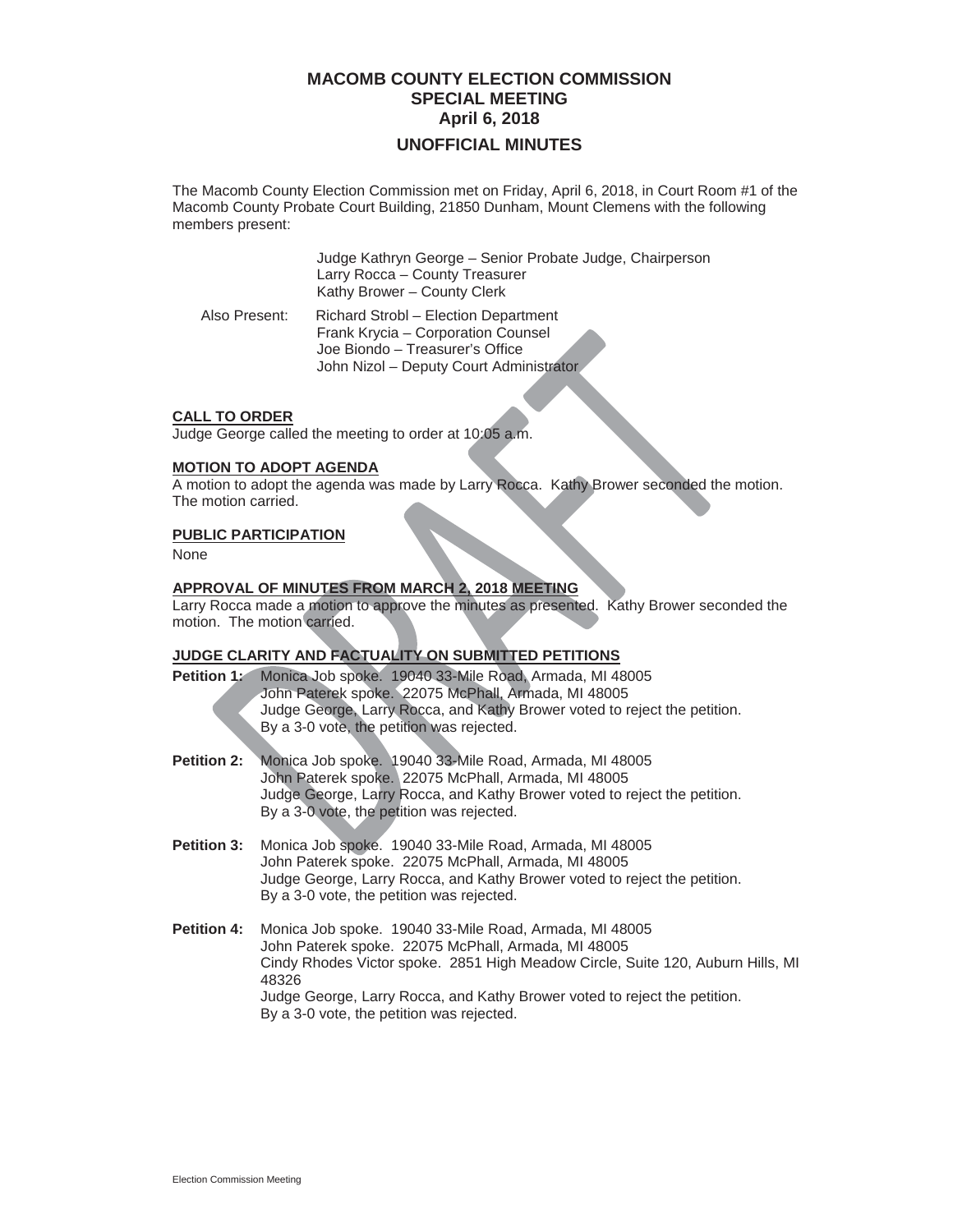April 6, 2018 Page 2

#### **UNFINISHED BUSINESS**

None

#### **NEW BUSINESS**

Frank Krycia explained Judge Diane Druzinski's Opinion and Order for Case No. 2018-987-AA.

#### **PUBLIC PARTICIPATION**

John Paterek spoke. 22075 McPhall, Armada, MI 48005

#### **ADJOURNMENT**

At 10:25 a.m. Larry Rocca made a motion to adjourn the meeting, seconded by Kathy Brower. The motion carried and the meeting was adjourned.

Kathy Brower Macomb County Clerk/Register of Deeds

\_\_\_\_\_\_\_\_\_\_\_\_\_\_\_\_\_\_\_\_\_\_\_\_\_\_\_\_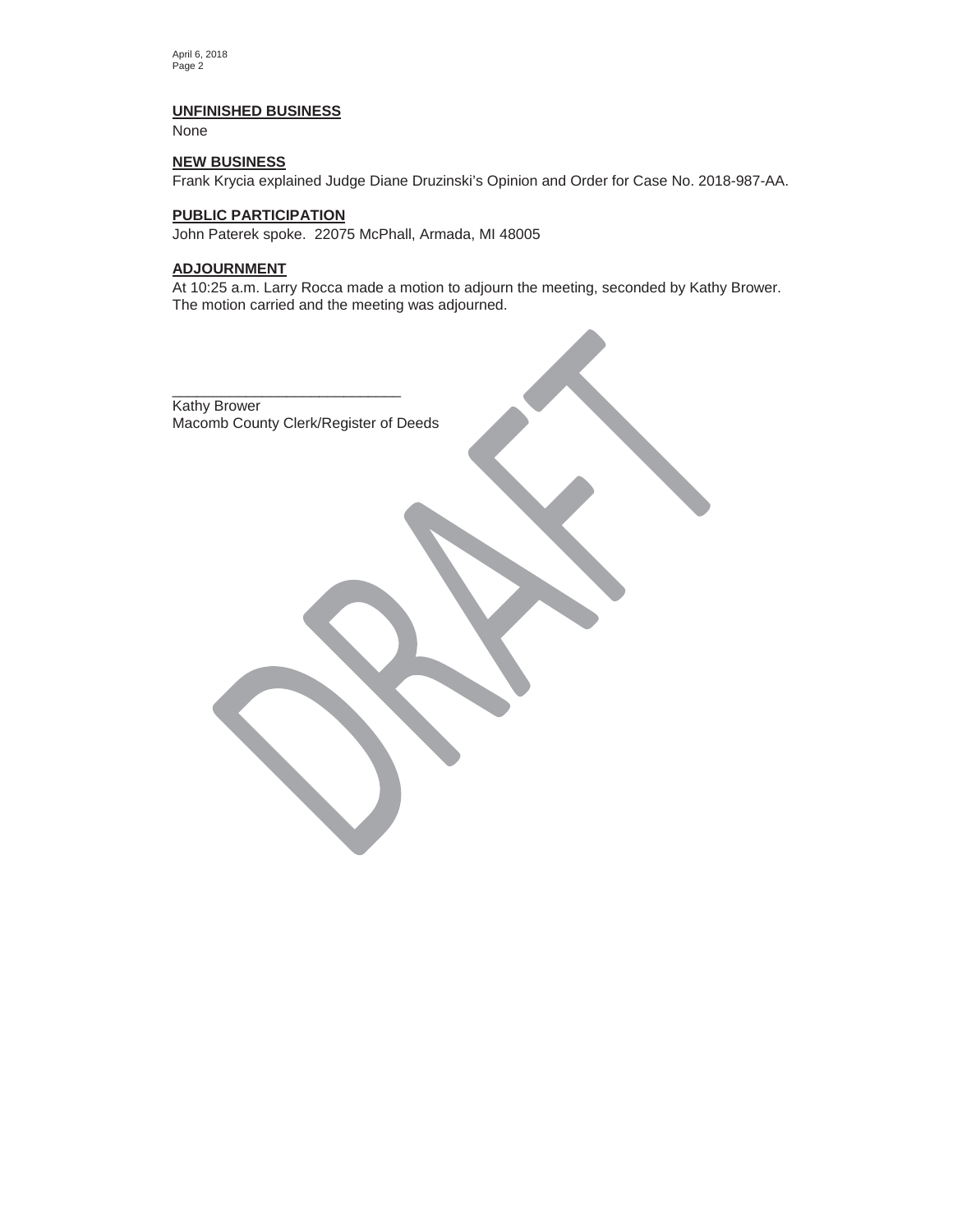

# Karen A. Spranger

Paul M. Kardasz **Deputy Clerk** 

Macomb County **Clerk/Register of Deeds** 

Erin A. Stahl Deputy Register of Deeds

## RECEIPT FOR RECALL LANGUAGE SEEKING CLARITY REVIEW

Person(s) Being Recalled

Office Held

Dino Bucci Macomb Irustee SUBMITTED BY: Tom Sokol  $20331$   $V_{ine}$   $Dr$ ADDRESS: <sup>FILED</sup>  $CITY & ZIP: Macamb$ 48044 MI PHONE:  $566873$  $8887$ tsokoLe concast.net E-MAIL ADDRESS: @ force SIGNATURE:

inde

**Clerk's Office** 

40 North Main Street, 1st Floor Mount Clemens, MI 48043 586-469-5120; Fax: 877-443-9505 macombgov.org/clerksoffice clerksoffice@macombgov.org

**Macomb County Jury Services** 40 North Main Street, 5th Floor Mount Clemens, MI 48043 586-469-5158; Fax: 866-731-8701 macombgov.org/juryroom juryroom@macombgov.org

**Register of Deeds** 32 Market Street

Mount Clemens, MI 48043 586-469-7953; Fax: 586-469-5130 macombgov.org/registerofdeeds registerofdeeds@macombgov.org